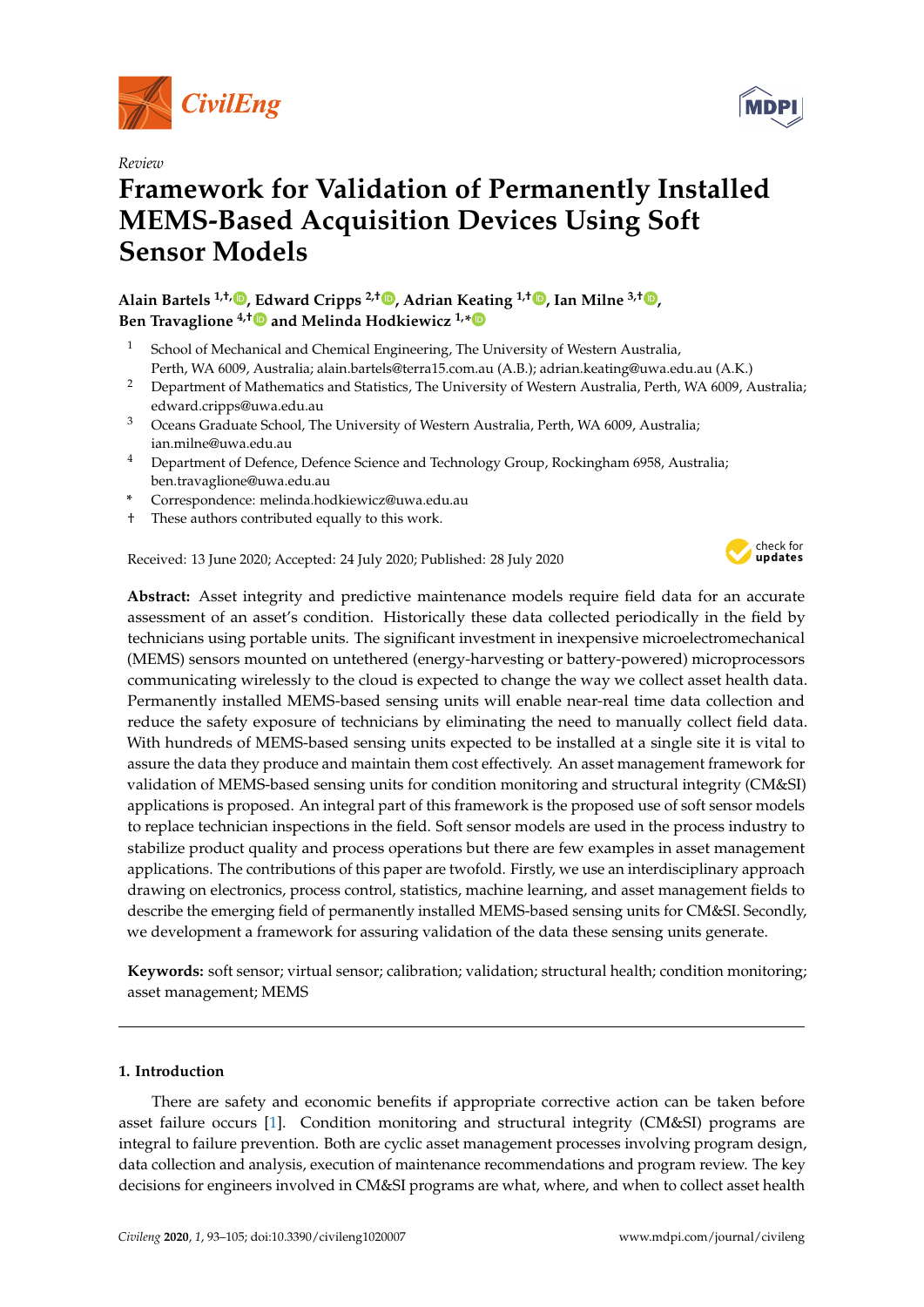data [\[2\]](#page-10-1). Once these are decided, engineers are often reliant on technicians using portable devices to collect data at pre-set intervals in specific locations. This exposes the technicians to hazards as well as being expensive due to the need for trained and certified technicians and specialist equipment. The historical reliance on technicians with portable devices is partially due to the high costs of power and communication infrastructure associated with permanently installed systems [\[3\]](#page-10-2). Any move to have more permanently installed sensors necessitates the development of validation and maintenance programs for the sensing network. Currently validation inspections on permanently installed sensing units are usually conducted at fixed intervals, regardless of any indication the sensing unit has a fault. We might be sending technicians to test sensing units that are healthy [\[4\]](#page-10-3), thus exposing them to unnecessary risk and incurring considerable manpower costs if the sensor population is significant. In many sectors, for example oil and gas and mining, there has been a move in the last decade to unmanned facilities. While reducing the exposure of employees to operational risks, this situation also complicates the maintenance effort involved in sensor calibration as trips to the remote sites by technicians are infrequent.

The implementation of many inexpensive, permanently installed microelectromechanical (MEMS) sensing units creates a critical challenge to ensure that the near-real time data coming from individual MEMS-based sensing units is valid. Motivated by this we propose the use of on-line mathematical models to identify out-of-calibration or malfunctioning sensing units. This will facilitate a move to an on-condition approach to managing the integrity of the permanently installed CM&SI sensing units.

The objective of this paper is to present a framework for sensor validation management in CM&SI applications using permanently installed MEMS-based sensing units. The paper draws on topics from electronics, process control, statistics and machine learning, asset management and reliability engineering fields. We start with an overview of elements in a MEMS-based sensing units and their reliability. A description of on-line monitoring (also known as soft sensor) models follows with specific examples of developments in sensor validation. Steps necessary to manage maintenance of the model(s) ensure confidence in the analysis, and cost effectiveness of the program are then described. Experiences of the process industry in using soft sensor models are used throughout the paper. Finally we identify opportunities to improve sensor validation practice for the CM&SI community.

#### **2. MEMS-Based Sensing Systems**

A MEMS-based sensing node has five functional elements as shown in Figure [1.](#page-2-0) The key physical components of a MEMS-based sensing node are the sensing device (II) and the edge device (III) generally consisting of a microcontroller with an inbuilt communications system. Each require power (IV) and firmware/software to operate. The sensing node also needs to be physically mounted to the asset (I), and needs to communicate to the cloud (V). From a reliability perspective this sensing node is a series system. Failure of any one element leads to failure of the node.

A typical sensing device comprises a MEMS sensor, an analogue to digital converter (ADC), filters and associated logic. The sensing device communicates with the edge device. The edge device performs multiple functions including on-board power management, data storage, signal processing and wireless data transmission. It can have on-board power supplies such as rechargeable or replaceable batteries or energy harvesting components and extra ports for additional sensors. Settings such as sampling triggers, sampling rates and on-off-sleeping modes are adjustable through software. Advances in microprocessor capabilities now allow the ability to perform on-board signal processing and data compression, called edge computing, is increasing rapidly. Microprocessors can support a range of wireless communication technologies including RFID, Bluetooth, WiFi, Zigbee, Ultra-wideband and Wireless USB [\[5\]](#page-10-4). There are also a range of low-power wide-area network (LPWAN) protocols such as Lora and Sigfox which are becoming increasingly available. The cost of the commercial off-the-shelf (COTS) parts for one of these sensing nodes is presently around US \$100. An example of the size for a single COTS capacitive MEMS accelerometer sensor and an edge device is shown in Figure [2.](#page-2-1)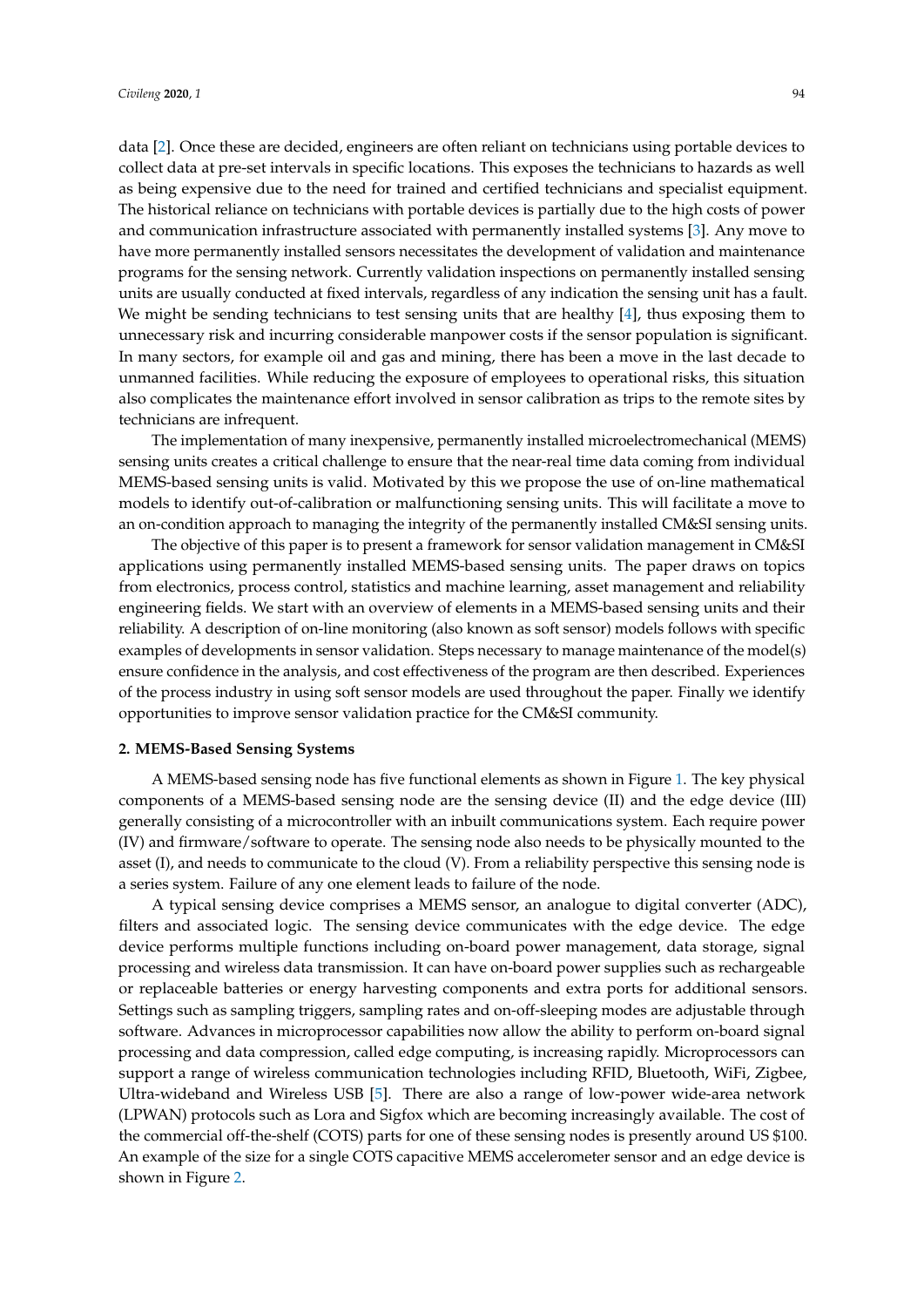<span id="page-2-0"></span>

**Figure 1.** Elements of a MEMS based sensing node.

<span id="page-2-1"></span>

**Figure 2.** (**a**) The ADXL345 chip is an example of a MEMS-based sensing device. (**b**) The ESP8266 is an example of a wifi-enabled edge device.

We envisage many sensing nodes being permanently installed on assets. For example, as many as 13 could be installed on a single motor-pump system if we adopt recommended guideline ISO 13371 for condition monitoring of machines [\[6\]](#page-10-5). Data are therefore collected from multiple nodes in near-real time. To manage the challenge of ensuring the quality of this data we propose a framework for validation of these multiple redundant MEMS-based sensing nodes.

In developing this framework we draw on guidelines from ISO 17359 for condition monitoring and diagnostics of machines and ISO 19902 for in-service inspection and integrity management of steel structures [\[2,](#page-10-1)[7\]](#page-10-6). Figure [3](#page-3-0) shows a proposed closed loop process starting with defining the scope of the management system, design of the process, data collection and analysis, execution of actions, review of their technical and cost effectiveness and then ongoing review of the scope and process.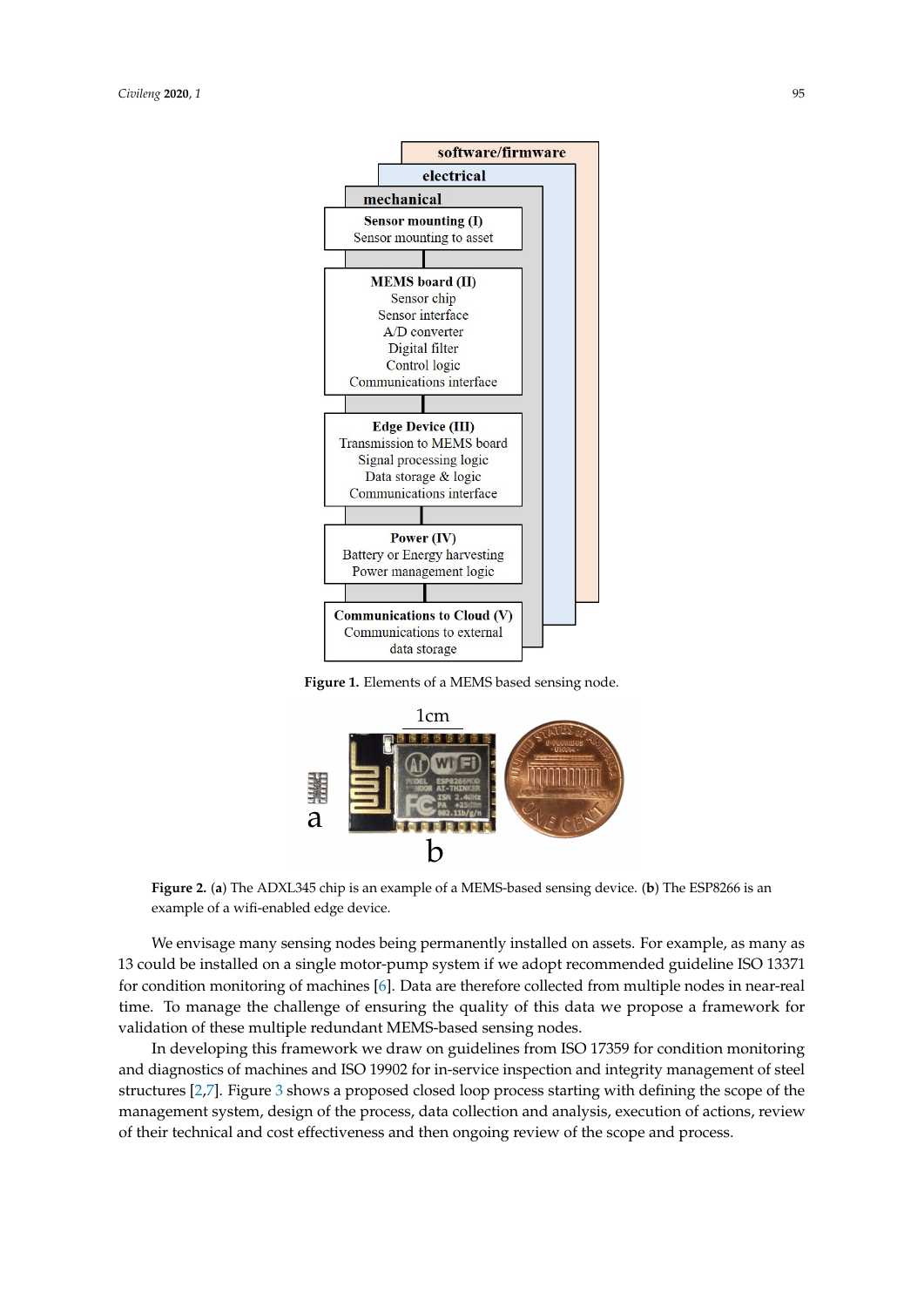<span id="page-3-0"></span>

**Figure 3.** Framework for sensor validation management in CM&SI applications.

### **3. Scope of the Management System**

Determining the scope of the validation management system involves defining the number, location and function of each sensing system. A sensing system is a group of sensing nodes on a single asset. The function of the sensing system is to detect events or changes in the monitored asset and accurately transmit information about these changes in an appropriate format and at an appropriate frequency to the cloud. Functional failures can occur in any of the elements of an individual sensing node shown in Figure [1.](#page-2-0)

Each element in the sensing node requires a functional statement against which a failure modes and effects analysis (FMEA) for the specific node can be conducted. Practical issues such as how the sensing node is attached to the asset can be of vital importance and consideration needs to be given to how the mounting method responds to temperature, moisture, and UV degradation, for instance [\[3\]](#page-10-2).

Drawing on the work of Kullaa [\[8\]](#page-10-7) we suggest an initial list of functional failures for the sensor element are bias, drift, scaling and hard failure. These are described mathematically as follows [\[9\]](#page-10-8). The variable  $y_f(t)$  represents the faulty sensor readout,  $y(t)$  is the nominal sensor measurement and *η*(*t*) corresponds to inherent noise. A bias fault,  $y_f(t) = y(t) + α + η(t)$ , is characterized by a constant offset (i.e., *α*). A drift-type failure  $y_f(t) = y(t) + \beta(t) + \eta(t)$  is represented as a time-varying offset factor (i.e., *β*(*t*)). Bias and drift faults can also be categorized as additive-type sensor failures. Scaling, gain or precision degradation failures occur when the nominal sensor outputs are scaled or multiplied by a factor (i.e.,  $g(t)$ ) as in  $y_f(t) = g(t)y(t) + \eta(t)$ . Finally, the hard-fault type occurs when the sensor readings are stuck at a particular constant value (i.e.,  $\delta$ ) in  $y_f(t) = \delta + \eta(t)$ . A complete loss of signal can also be represented by this type of fault by assuming that the output from the sensor is zero  $(i.e., \delta = 0).$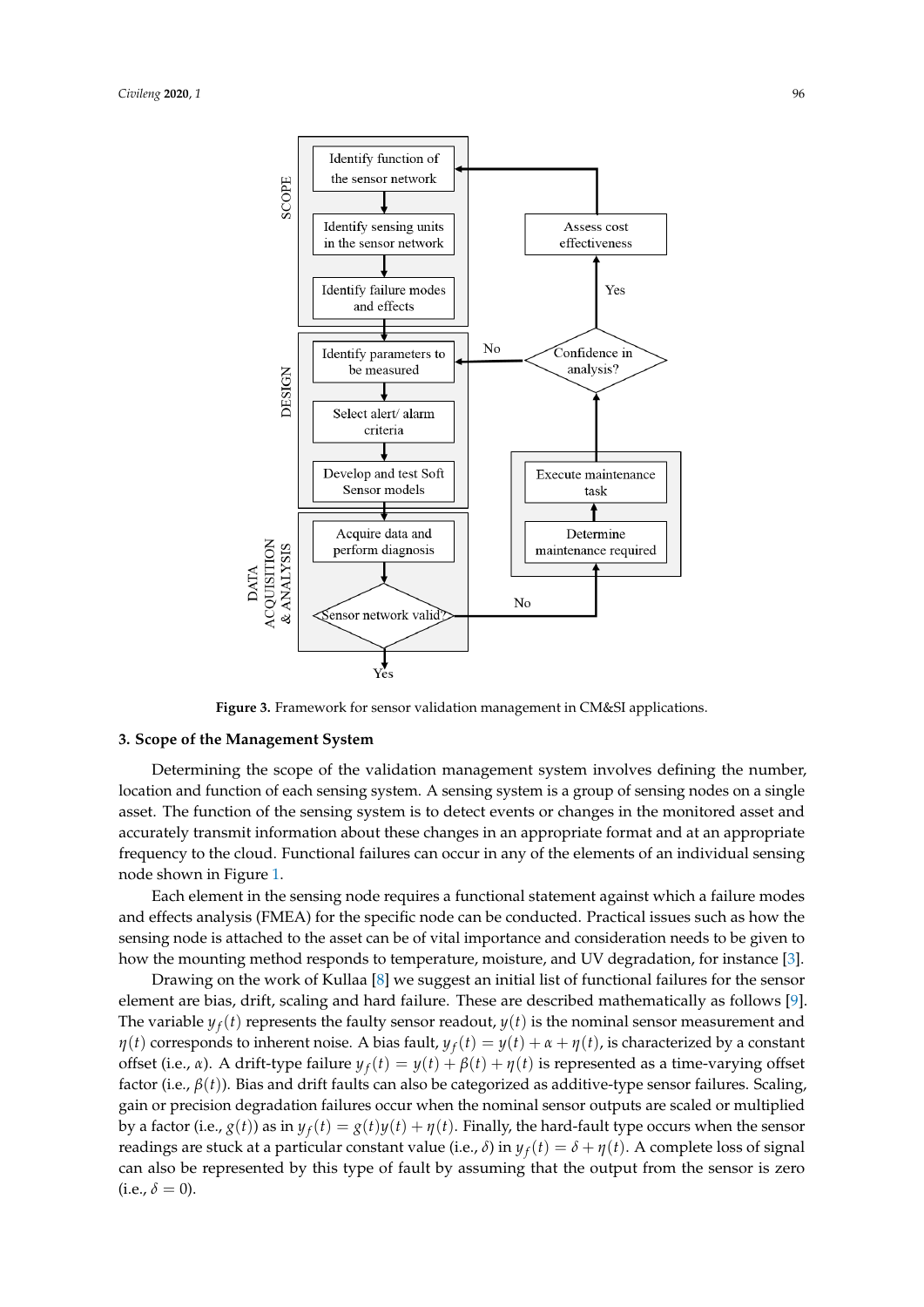There has been considerable research into specific failure mechanisms of individual types of MEMS sensors [\[10](#page-10-9)[–16\]](#page-11-0). However information regarding operational failure modes in MEMS and how the mechanisms described in the literature link to the functional failures (bias, drift, scaling and hard failure) is lacking [\[16\]](#page-11-0). Additionally, there are few FMEA examples for components used in MEMS sensing devices [\[5\]](#page-10-4) and we located none that provide a comprehensive examination of the links between operational failure modes at the sensing system level and failure mechanisms in the constituent node elements (sensor, sensor mounting, MEMS sensing device, edge device, power and communications elements).

A key element of the sensing system is wireless communications and the wireless sensor network. Technical issues to be considered include time synchronisation between the sensor nodes, network topology and the ability to scale. This is an active research field that could be useful in developing a FMEA for the wireless element of the sensing system, for instance [\[3\]](#page-10-2).

The specific context of the asset and nature of the monitoring needs to be considered. For example structural response requires accurate and synchronized measurements from different points on the asset, whereas analysis of slow varying phenomena require low frequency sampling over long periods [\[17\]](#page-11-1). Other design considerations especially important in an untethered system are what data to process on the edge device, how often and what to communicate, and the effect of these decisions on the sensing node's power budget [\[5,](#page-10-4)[18\]](#page-11-2).

#### **4. Validation System Design**

The first stage of the framework's design process (Figure [3\)](#page-3-0) is the selection of suitable indicators for the failure modes of the sensing system. This process is informed by the FMEA described previously. Once indicators are selected a sensing system can be installed to acquire data. The data are then reviewed against performance thresholds. In a simple system this can be performed manually but once there are tens or hundreds of sensing systems this will need to be actioned on-line in an automated way. To manage this process we propose the use of soft sensor models.

## *4.1. Soft Sensor Models*

Soft sensor models, also known as inferential models and virtual sensors, refer to mathematical models developed to infer indicators from real-time measurable variables. The concept of soft sensors is superficially simple. The measured responses of multiple redundant sensors on a single structure are naturally correlated as the data they measure is related to a common generating process. Consider the example of the motor and pump with 13 vibration sensors referred to earlier. The development of a fault with the pump, for example due to a loose hold-down bolt, will result in an increase in amplitude in the vibration of all the vertically mounted sensing nodes.

To assure that all the sensor nodes are functioning to specification we need to be able to detect when any single sensing node (a 'target') has a fault. We achieve this by developing a mathematical model of the relationship between a target node and the other sensing nodes on the structure. Once this relationship has been established the model can be used to infer when the target sensing node is performing as expected, or not.

There are only limited examples of soft sensor models for sensor validation in the CM&SI context. This situation is understandable due to the historical reliance in the CM&SI community on periodic, manually collected inspection and condition monitoring data. Conversely, soft sensor models rely on the availability of on-line data from permanently installed sensors. To move forward we propose the CM&SI community consider the experience the process industry has in developing soft sensor models for estimating difficult to measure process variables and product quality [\[19–](#page-11-3)[23\]](#page-11-4) and for validation of process sensors such as temperature, pressure and other process sensors [\[24](#page-11-5)[–27\]](#page-11-6).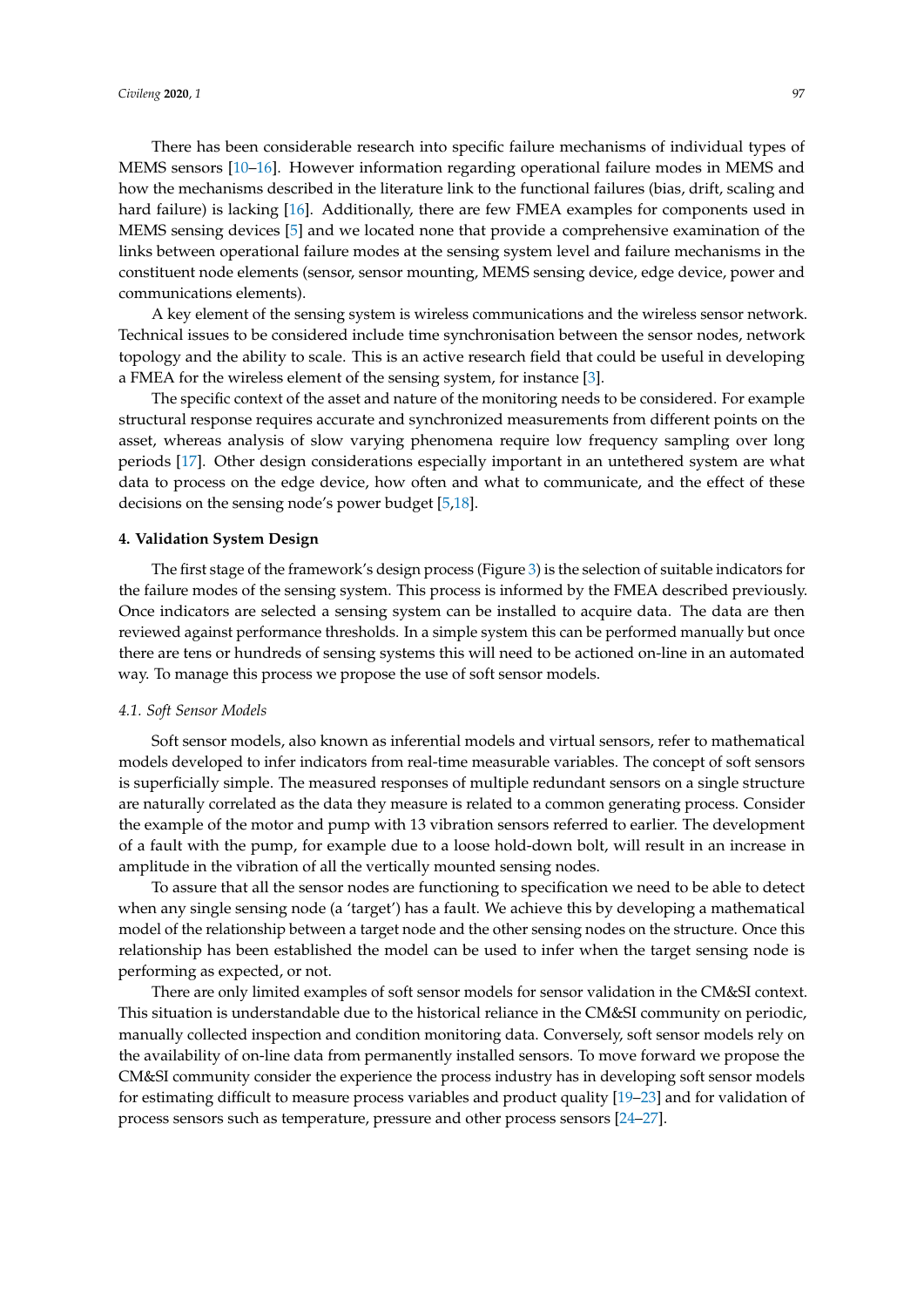#### <span id="page-5-1"></span>*4.2. Model Development Process*

<span id="page-5-0"></span>The development and maintenance of soft sensor models is categorised by [\[28\]](#page-11-7) into four stages, as depicted in Figure [4.](#page-5-0) These are data acquisition, data pre-processing, model design and model maintenance. The remainder of this section discusses what we consider to be the most important aspects of the first three stages. Attention is given to model maintenance in the next section.



**Figure 4.** Development and maintenance steps for a soft sensor model, adapted from [\[28\]](#page-11-7).

The first stage in model development is data acquisition from the permanently installed sensing nodes. Consider a single target sensor and denote by  $\mathbf{Y}_t = (y_1, y_2, \dots, y_t)$  the data arriving sequentially in time from that sensor. A soft sensor model is concerned with modelling  $\mathbf{Y}_t.$  The data collection stage is often overlooked, but we believe it is of vital importance. Previous routine operations and field testing can aid informing the signatures of **Y***t* that may indicate failure mechanisms, asset behaviour and sensing system issues. Data inspection identifies and irons out issues involved with missing measurements, outliers, multi-rate data, measurement delay and drift factors et cetera. It can take time to assess the quality, variability and coverage of **Y***t* but if the incorrect signatures of the sensor are being measured, and/or the quality is sub-par, a soft sensor model will be ineffective. A description of approaches to handle these issues in the sensor validation context is provided in [\[29\]](#page-11-8).

There are often reasons to believe other factors, say environmental conditions, may help explain failure modes and hence be used to model  $\mathbf{Y}_t$ . Denote by  $\mathbf{X}_t = (\mathbf{x}_1, \mathbf{x}_2, \dots, \mathbf{x}_t)$  the data that encodes these other factors. Each  $x_i$  in  $X_t$  is a vector of inputs to be used for modelling  $Y_t$ . Additional acquisition and inspection issues exist for **X***t* as for **Y***t* . For starters, good explanatory power may require the spatial and temporal alignment of **X***t* with **Y***t* . This sounds obvious, but our experience suggests this is a real headache in industrial data sets, and makes the mathematical modelling that much harder. Early collaboration between the modeller and the technicians can help avoid this problem.

Given the data acquisition stage is satisfactorily carried out, the development of a suitable data analytic model can commence. Data pre-processing and model design in Figure [3](#page-3-0) are concerned with the question 'How is  $Y_t$  related to  $X_t$ ?'. Simple, interpretable, computationally efficient models should be used where possible, conditional on producing results at an acceptable level of accuracy. All models should be cross validated on independent data or scrutinized in terms of their predictive coverages of future measurements when they arrive.

Conceptually, models can be considered as white-box, black-box and grey-box. White box models use physical knowledge of the process, for example based on differential and algebraic equations or derived from numerical models, to construct a function over **X***t* to imitate the behaviour of **Y***t* . Black box methods are approximations to non-parametric models and are used when physical models do not exist or are too complex. They are mostly associated with computational/artificial intelligence models where classification rules, estimated using (**X***<sup>t</sup>* , **Y***t*), inform us about the current or future states of the process. However, there are many statistical models that also fit the black box criteria.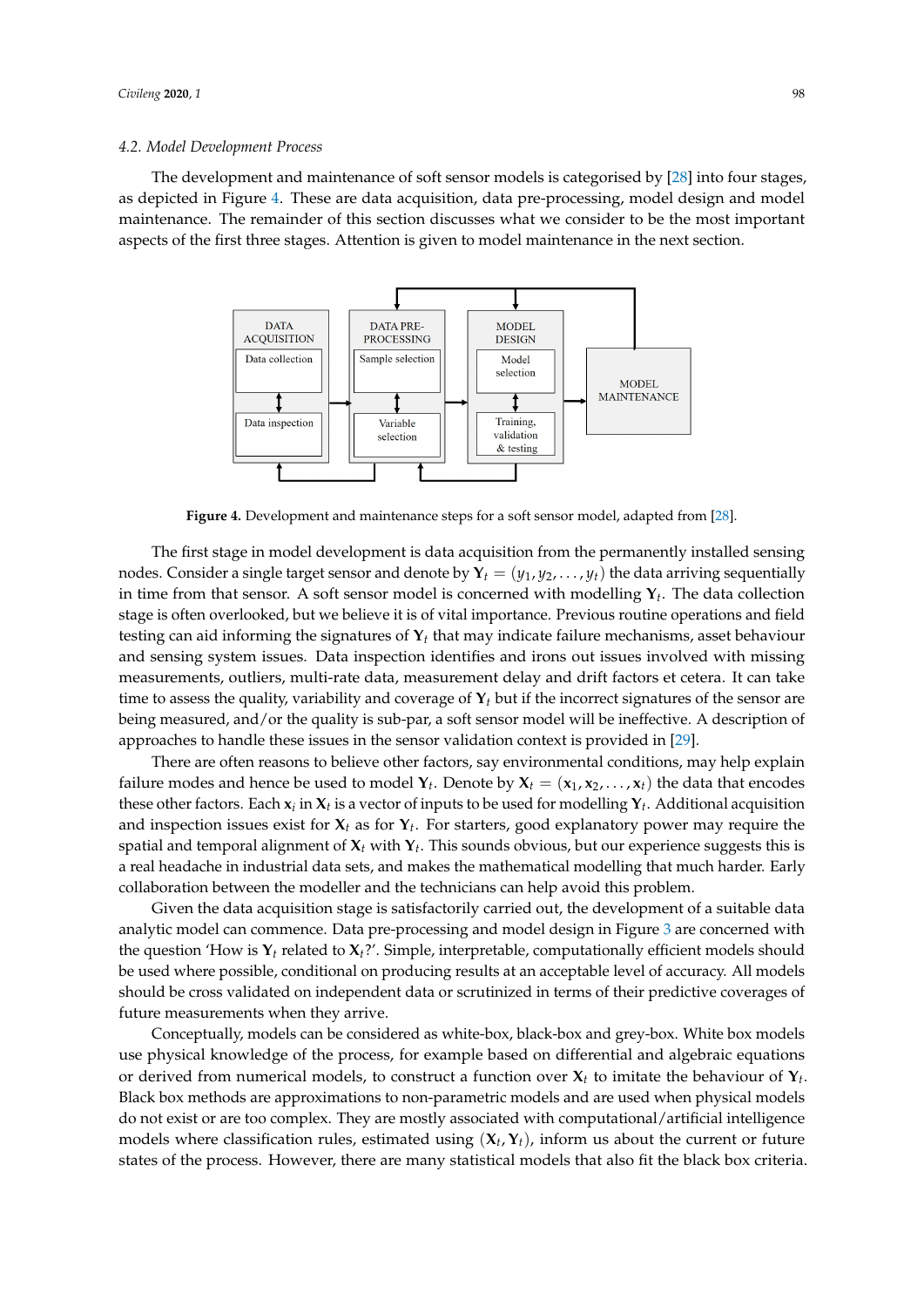For example, Gaussian processes are methods for flexible data fitting and have been used for sensor validation in the nuclear industry [\[30](#page-11-9)[,31\]](#page-11-10).

In practice many soft sensor models fall into the grey-box category. These grey-box models start with the identification of what is known about the process and synthesize this with information obtained from the observed data and expert knowledge. Being parametric, these tend to be statistical. Regression techniques have proved useful to soft sensor models, for example ridge regression when collinearity exists [\[32\]](#page-11-11), principal component analysis (PCA) and partial least squares regression (PLS) in higher dimensional problems [\[33\]](#page-11-12) and kernel regression to approximate non linear relationships in process industry applications [\[31\]](#page-11-10). Where a linear relationship cannot be assumed, artificial neural networks and neuro-fuzzy systems have been popular. For a review of PCA, PLS and neural network models applied to soft sensors for process industry applications, see [\[28](#page-11-7)[,34\]](#page-11-13).

While the above grey-box approaches have been effective, they are not well equipped to take full advantage of physical knowledge of the system. Here, we take the view that Bayesian statistical models are the most adept at combining physical, often non-linear, models with statistical ones. There is increasing interest in, and examples of, first principles and data driven soft sensor models being constructed in a Bayesian framework [\[35\]](#page-11-14). There is another advantage to Bayesian approaches in that they have a structure well suited to updating the predictive densities that represent our uncertainty of, say,  $y_{t+1}$  as new data arrives. This allows the calculation of maximized expected utilities for formal decision making based on soft sensor models.

Kalman and particle filter approaches are examples of a Bayesian modelling approach used both in data-driven and first principles contexts. Kalman filters are used when the mean process evolves linearly, and the observational errors are Gaussian. Extended Kalman filters are an analytical approximation method used when the underlying process is non-linear but the noise distributions can be assumed Gaussian. Particle filters are used when the process evolves non-linearly and the observational error is potentially non-Gaussian. An accessible description of Bayesian methods for soft sensor models is provided by [\[29\]](#page-11-8) with example process industry applications in [\[23,](#page-11-4)[35,](#page-11-14)[36\]](#page-11-15). However, examples of Kalman or particle filter models for sensor validation in CM&SI contexts are scarce.

#### *4.3. Maintenance of the Validation System*

A soft sensor model must be maintained and, if necessary, tuned over its life cycle (Figure [4\)](#page-5-0). In practice the life span of a soft sensor model is limited as most processes and assets do not operate in a stable state for extended periods of time [\[37\]](#page-11-16). There is usually no objective measure for assessing model performance. A judgement if the model is working or not is often dependent on the subjective perception of the engineer [\[34\]](#page-11-13).

Once a fault with a sensing node is suspected there are two options. The first is to manually investigate the faulty sensing node, and the second to exclude the faulty sensing node from the soft sensor model, update the model and continue to operate the sensor network. If gradual degradation occurs then the failing node may not be immediately detected but, once it is, its influence on the model parameter estimates can be reduced. The viability for using weights based on a posterior probability of failure was explored by [\[27\]](#page-11-6).

The potential advantage of using inspection to provide confirmation that the fault was indeed correctly identified and that the nature of the fault was as-diagnosed is considerable [\[38\]](#page-11-17). The disadvantage is the cost of sending a technician into the field to inspect and, if necessary, replace the faulty sensor. In some situations this work can only be executed safely when equipment is taken off-line.

If a technician is sent to investigate, the following data should be recorded: date and time of the validation, the as-found condition, what action was taken and the node's as-left condition should be recorded clearly and consistently [\[39\]](#page-11-18). Discussions between the authors and industry personnel suggest that data collection quality is highly variable and that a successful sensing system validation program is highly dependent on the motivation and training of personnel and a culture of adherence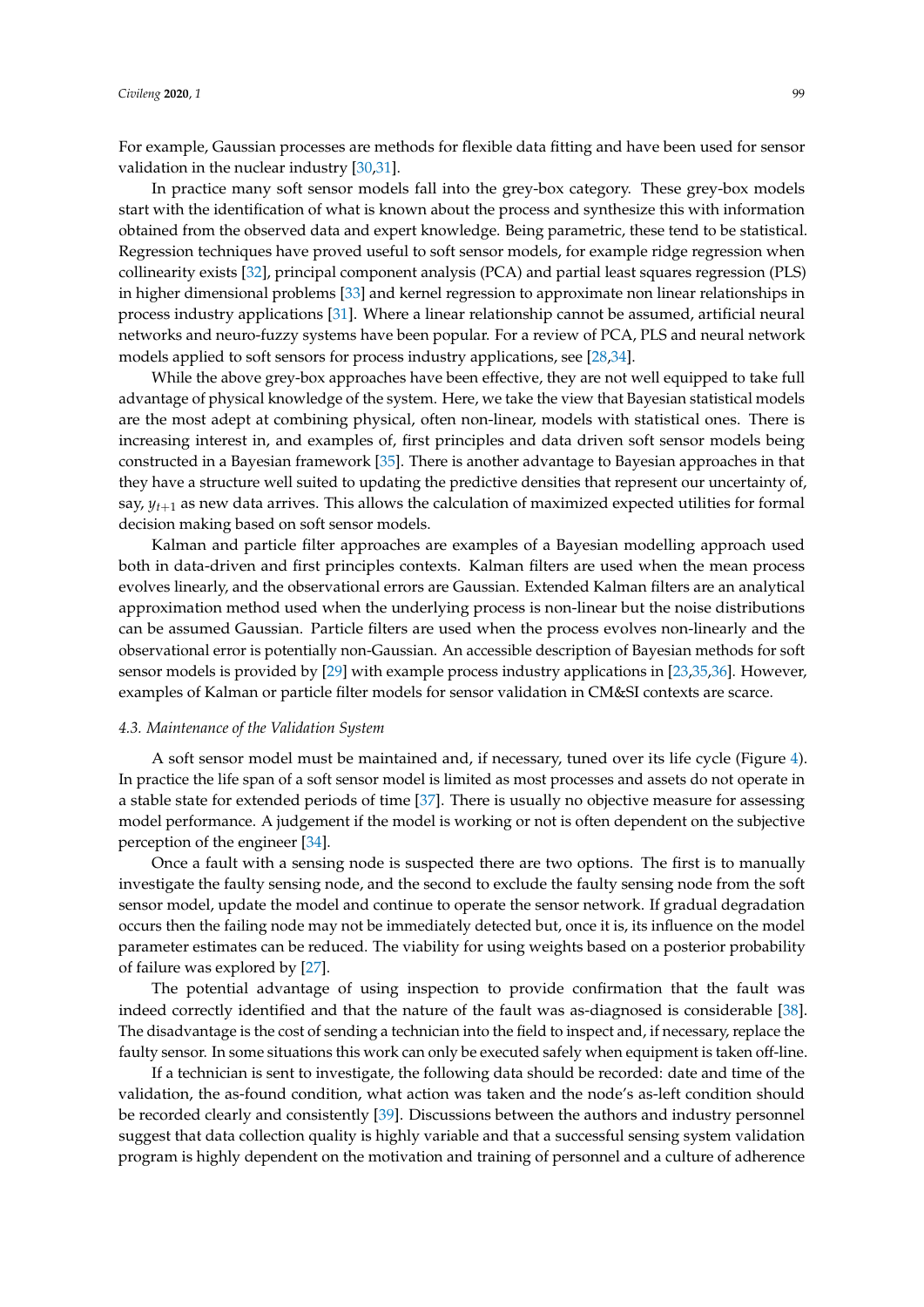to scheduled maintenance procedures and plans. This is in line with previous work on maintenance data quality [\[40,](#page-11-19)[41\]](#page-11-20).

In response to the challenges with tracking data on calibration of permanently installed sensors instrumentation vendors have been working to improve the capability of sensing nodes to self-check and develop supervisory systems. These developments have the potential to improve calibration fault detection. However interviews by the authors with industry personnel report that integrating these external systems into existing business process, particularly transferring the meta data to describe the failure mode (complete failure, bias, drift etc.) remains a challenge.

### *4.4. Confidence in the Analysis*

CM&SI sensing nodes are installed as part of a risk management program to identify and prevent asset failures. It is therefore paramount to have confidence in the data generated by the sensing systems. This requires all elements in the framework shown in Figure [3](#page-3-0) to function appropriately and for their function to be assessed regularly.

The soft sensor models in the framework should theoretically produce few false negatives (fail to detect a fault when there is one) and few false positives (suggest there is a fault when there is not one). Both of these situations undermine confidence of the decision makers in the sensing system. The main concerns with soft sensor models are that they (1) do not have an accurate reference but compare the measured value to a calculated reference that itself is less accurate compared to the simulated input used in the traditional calibration process, (2) do not provide accuracy traceable to Standards, and (3) do not allow frequent physical inspection of the instrument or allow technicians to observe instrument anomalies [\[42\]](#page-12-0).

Given the stochastic nature of asset deterioration there is also a need for decision makers to understand uncertainties in the process, from data collection through modelling and diagnosis. There is presently considerable focus, particularly in the US nuclear industry, in Bayesian-based soft sensor models that can quantify uncertainty [\[31\]](#page-11-10).

## *4.5. Cost Effectiveness*

<span id="page-7-0"></span>We consider cost effectiveness from two perspectives. First, is a single model for a single sensing system cost effective? Secondly, what is the cost of the management system for many models and many sensing systems? The cost elements of supporting a single soft sensor model are depicted in Figure [5.](#page-7-0)



**Figure 5.** Elements impacting cost-effectiveness of soft sensor models.

The requirements listed on the left hand side of the balance are responsiveness, isolability, novelty identification, robustness, adaptability, classification error estimate and multiple fault identifiability [\[43\]](#page-12-1). An ideal model would be responsive to faults without being too sensitive and generating false alarms. A system should be robust to different noise contributions. As discussed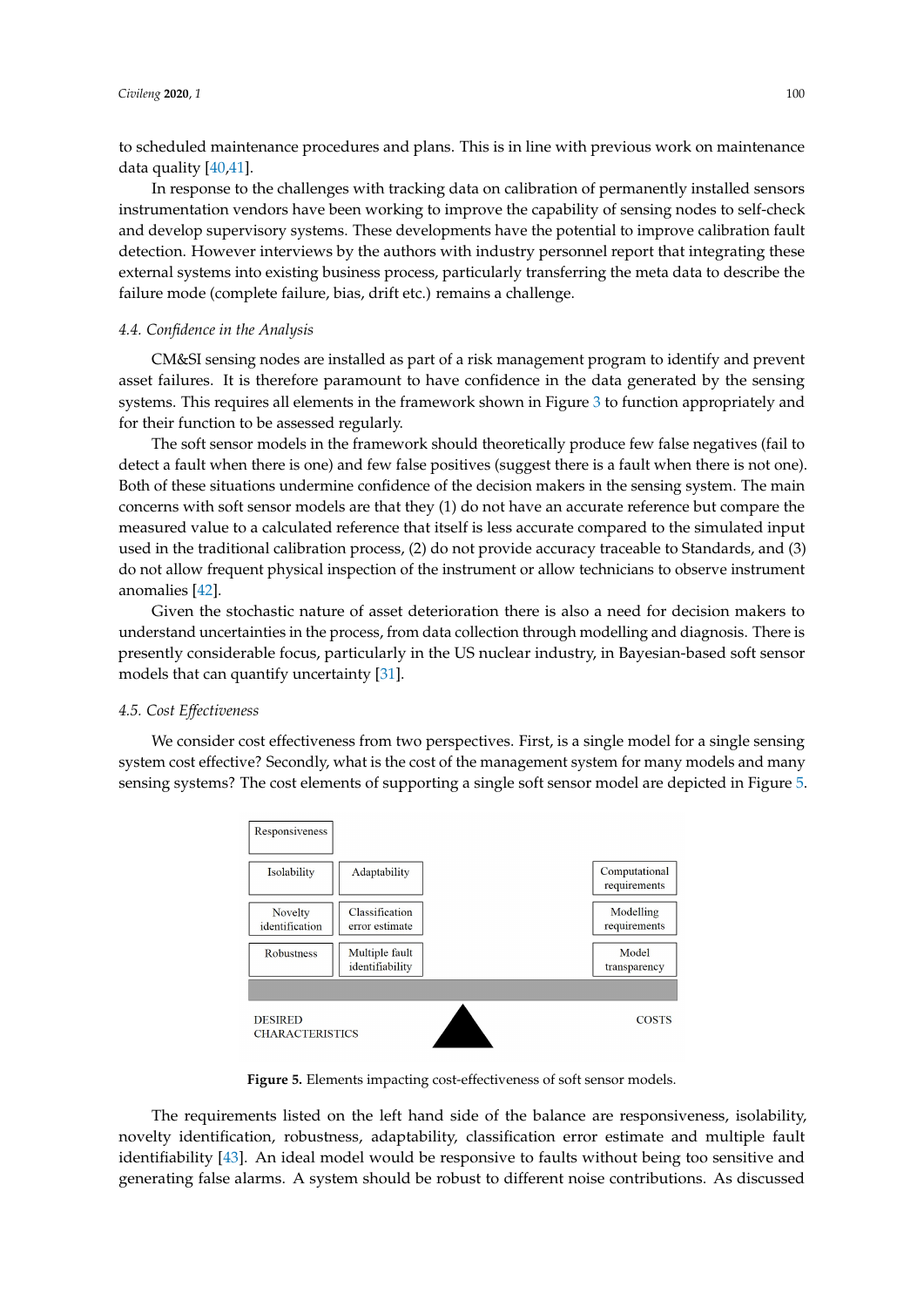earlier in Section [4.2](#page-5-1) the model might need to be adaptive to changes in the underlying system it is monitoring and to conditions such as sensor drift. Finally, model developers should provide an a priori estimate on the expected error measures so that the model user can compare actual with anticipated performance. These requirements should be balanced against the costs of developing and maintaining the model. These costs are shown on the right hand side of the balance and include computational requirements, modelling requirements and model transparency.

Direct cost elements relevant to the deployment of a permanently installed, untethered, MEMS-based sensing system include sensing system purchase, installation and maintenance costs, soft sensor model development and maintenance costs described above. Other costs are those relating to dealing with false alarms, as well as false negatives associated with the failure to detect faulty sensors. These need to be balanced against the costs of periodic manual data collection by qualified technicians, either internal or (more commonly) external to the organisation.

Periodic manual data approaches to sensor validation are expensive, time consuming, and can result in longer outages, increased maintenance cost, and additional safety exposure to technicians [\[44\]](#page-12-2). A single sensor calibration in the nuclear industry can cost US \$3000–\$6000 [\[45\]](#page-12-3). Assuming a plant has 1000 sensors with a mean of two calibration checks per year, the annual cost is US \$6 m. Reviews of calibration logs found 90 percent of sensing systems in a nuclear plant did not exceed their calibration acceptance criteria over a single fuel cycle, (presently 1.5 years) [\[46\]](#page-12-4). Studies have found calibration can be counter-productive, introducing errors in calibration of previously fault-free sensors [\[47\]](#page-12-5). Fixed interval calibration is required for all safety-related sensors, and validation has emerged as a critical path item for shortening outage duration in some plants [\[45\]](#page-12-3). Furthermore, fixed interval based calibration practice involves only periodic assessment of the calibration status. Therefore, a sensor could potentially operate out of calibration for periods up to the recalibration interval.

#### **5. Evolution of Soft Sensor Models for Sensing Node Validation**

To understand how soft sensor validation practices have evolved we conducted a search in the Science Direct database for papers on Soft, Virtual or Inferential sensors since 1984. This search identified over 880 papers. We filtered the results for papers on using soft sensor models for validation. This resulted in a much reduced number. Further filtering to identified soft sensor validation papers for CM&SI applications with associated industry and/or laboratory tests and Process applications with an industry example resulted in the 18 papers reported in Table [1.](#page-8-0)

<span id="page-8-0"></span>

| First Author & Year             | Approach                   | Field                     | <b>Industry Sector</b>      |
|---------------------------------|----------------------------|---------------------------|-----------------------------|
| Ray, 1984 [27]                  | Adaptive filter            | Process variables (11)    | Operating nuclear reactor   |
| Qin, 1997 & Dunia, 1998 [48,49] | <b>PCA</b>                 | Process variables (8)     | Industrial boiler           |
| Alag, 2000 [50]                 | Fuzzy-neural network       | Process variables (NA)    | Gas turbine                 |
| Kamohara, 2004 [51]             | <b>PLS</b>                 | Process variables (18)    | Ethylene plant              |
| Wang, 2004 & 2006 [52,53]       | <b>PCA</b>                 | Process variables (8)     | Air handling unit           |
| Wang, 2005 [54]                 | <b>PCA</b>                 | Process variables (8)     | Centrifugal chiller         |
| Fortuna, 2007 [23]              | Neural network             | Strain gauges (32)        | Experimental fusion reactor |
| Abdelghani, 2007 [55]           | Modal residuals            | Piezo accelerometers (28) | Lab steel subframe          |
| Kaneko, 2009 [56]               | PLS & ICA                  | Process variables (19)    | Distillation column         |
| Liu, 2010 [57]                  | PLS with moving window     | Process variables (18)    | Air separation process      |
| Kulaa, 2010-2013 [58-60]        | MMSE & Gaussian process    | Piezo accelerometers (15) | Lab-scale Wooden bridge     |
| Hernandez-Garcia, 2014 [9]      | PCA & ICA                  | Piezo accelerometers (15) | Cable suspension bridge     |
| Rao, 2015 [61]                  | Null subspace              | MEMS accelerometers (20)  | Lab-scale concrete bridge   |
| Huang, 2017 [62]                | Bayesian inference and PCA | Piezo accelerometers (16) | Lab-scale benchmark model   |

**Table 1.** Soft sensor validation models with industry applications.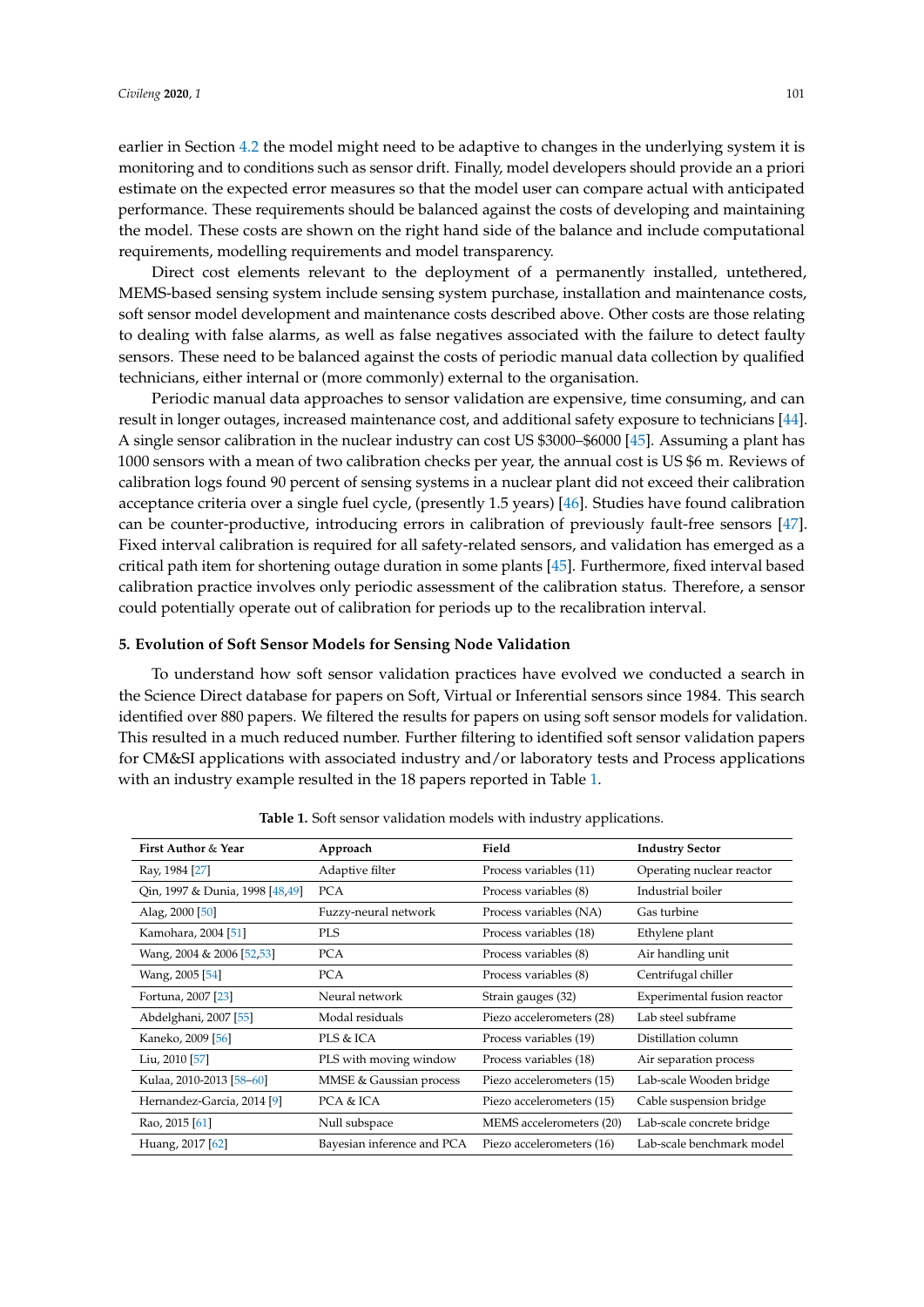All of the early models in Table [1](#page-8-0) are for process sector examples. The interest from structural integrity practitioners started in the mid 2000s and has mainly been focussed on bridges and using piezoelectric accelerometers. There is an example of using MEMS accelerometers in [\[61\]](#page-12-18) on a bridge but examples for MEMS based permanently installed sensors in CM with a real asset are scarce. We note also that the papers identified in Table [1](#page-8-0) concentrate on the soft sensor modelling part of the process with only passing mention given to issues associated with managing the process of sensor validation over the life cycle of the soft sensor model installation.

#### **6. Lessons Learned**

Sensor validation is vital to ensure appropriate data for CM&SI diagnostics and prognostics programs. There is much that the CM&SI community can learn from the process industry community about soft sensor models and their use for sensor validation. Many issues such the need for models to be adaptive and the need to quantify uncertainty are being actively explored in the process and nuclear industries.

Research into wireless, untethered (battery or self-powered), MEMS-based sensing networks is very active but there are, as yet, few practical applications in CM&SI applications. As products emerge and are shown to contribute to improved CM&SI practices through reduced cost and near-real time data collection, there is expected to be growing interest in how to assure the data they are generating.

There are a number of stages involved in sensor validation as shown in the framework in Figure [3.](#page-3-0) However most of the focus in the literature is on soft sensor model development, and very little on the other steps in the process such as scoping, maintenance and cost. Understanding the end-to-end process and ensuring that there are competent people and an organisational structure to support it is necessary. Maintenance of the soft sensor models needs to be cost-effective for the risks that are being managed [\[19](#page-11-3)[,21\]](#page-11-21).

The development of FMEA(s) and collection of failure data on the sensing system as a whole including mechanical, electrical and software elements is necessary. Data should include performance of sensing nodes in the field and meta data associated with their operational environment and maintenance practices. FMEAs will inform selection of appropriate variables to measure for validation assurance. While vendors of the COTS components may publish results of specific accelerated life tests on their MEMS sensors or microcontrollers, the data rarely include failure mode and mechanism information or in-service estimates of failure rates. We suggest that industry considers supporting a reliability data handbook for components used in MEMS-based sensing systems.

While the academic literature has a tendency to develop complex models our review finds that these are seldom used in industry. A survey of engineers in 21 Japanese organisations responsible for 439 process-focussed soft sensor applications [\[21\]](#page-11-21) found that the major modelling method used was multiple regression analysis (67%) followed by partial least squares regression (21%). More complex models, such as ANN, were found to be rarely used and it was concluded that this is "an interesting gap between theory and practice".

In an assurance process, managing uncertainty is a crucial consideration. It is apparent from developments in the nuclear sector that deciding if you need to quantify uncertainty or not should be discussed at the start of the model selection process. If quantifying uncertainty is important then we suggest using a Bayesian framework for the modelling.

#### **7. Concluding Remarks**

The attraction of low cost MEMS-based sensing nodes connected wirelessly to a cloud platform is obvious for condition monitoring and structural health applications. These sensing nodes offer the opportunity for real time data, and much greater physical coverage of the asset at a fraction of the cost of current practice. As the cost of MEMS-based systems reduces, and the reliability improves there is risk that there will be a rush to install these systems without due consideration for the costs of validation. An efficient, safe and cost effective validation program will require the use of soft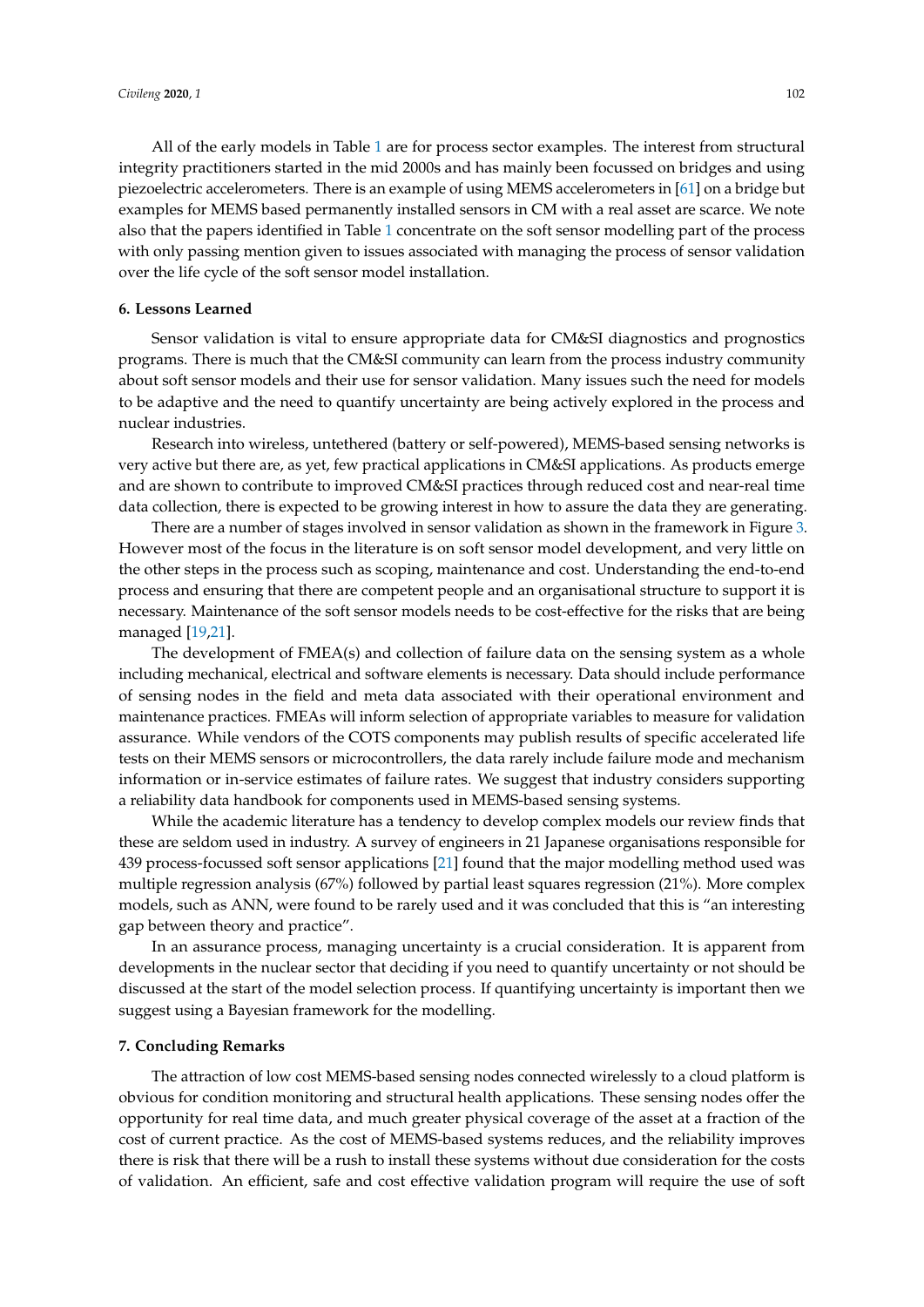sensor models. These have been widely applied in the process industries for many years and there is much the CM&SI community can learn from this sector. Despite the plethora of models reported in the academic literature, reports from the process industry indicate that mainly simple models are dominant in industry applications and model maintenance is a critical issue. The cost and safety benefits of soft sensors could be substantial but will need appropriate management and a validation led sensing systems for CM&SI application.

**Author Contributions:** Conceptualization, A.B., A.K., I.M., B.T. and M.H.; Formal analysis, E.C. and M.H.; Investigation, A.B. and B.T.; Methodology, A.B., E.C., A.K., B.T. and M.H.; Project administration, M.H.; Supervision, B.T. and M.H.; Validation, E.C.; Writing—original draft, A.B., E.C., A.K., I.M., B.T. and M.H.; Writing—review and editing, A.B., E.C., A.K., I.M., B.T. and M.H. All authors have read and agreed to the published version of the manuscript.

**Funding:** This work was supported by the ARC Industrial Transformation Research Hub for Offshore Floating Facilities, which is funded by the Australia Research Council, Woodside Energy, Shell, Bureau Veritas and Lloyds Register (grant no. IH140100012).

**Acknowledgments:** The authors would like to thank the BHP Fellowship for Engineering for Remote Operations for support in the preparation of this paper.

**Conflicts of Interest:** The authors declare no conflict of interest.

#### **References**

- <span id="page-10-0"></span>1. Farrar, C.R.; Worden, K. An introduction to structural health monitoring. *Philos. Trans. R. Soc. Lond. A Math. Phys. Eng. Sci.* **2007**, *365*, 303–315. [\[CrossRef\]](http://dx.doi.org/10.1098/rsta.2006.1928) [\[PubMed\]](http://www.ncbi.nlm.nih.gov/pubmed/17255041)
- <span id="page-10-1"></span>2. BSI. *BS ISO 17359:2018 Condition Monitoring and Diagnostics of Machines*; General Guidelines; BSI: London, UK, 2018.
- <span id="page-10-2"></span>3. Karbhari, V.M.; Ansari, F. *Structural Health Monitoring of Civil Infrastructure Systems*; Woodhead Publishing: Cambridge, UK, 2009.
- <span id="page-10-3"></span>4. EPRI. *On-Line Monitoring Cost-Benefit Guide. EPRI Report 1006777*; Technical Report; Electric Power Research Institute: Palo Alto, CA, USA, 2003.
- <span id="page-10-4"></span>5. Cheng, S.; Azarian, M.H.; Pecht, M.G. Sensor systems for prognostics and health management. *Sensors* **2010**, *10*, 5774–5797. [\[CrossRef\]](http://dx.doi.org/10.3390/s100605774) [\[PubMed\]](http://www.ncbi.nlm.nih.gov/pubmed/22219686)
- <span id="page-10-5"></span>6. ISO. *ISO 13373-1:2002 Condition Monitoring and Diagnostics of Machines: Vibration Condition Monitoring—Part 1: General Procedures*; ISO: Geneva, Switzerland, 2002.
- <span id="page-10-6"></span>7. BSI. *BS EN ISO 19902:2007 Petroleum and Natural Gas Industries*; Fixed Steel Offshore Structures; ISO: London, UK, 2008.
- <span id="page-10-7"></span>8. Kullaa, J.. Virtual sensing of structural vibrations using dynamic substructuring. *Mech. Syst. Signal Process.* **2016**, *79*, 203–224. [\[CrossRef\]](http://dx.doi.org/10.1016/j.ymssp.2016.02.045)
- <span id="page-10-8"></span>9. Hernandez-Garcia, M.R.; Masri, S.F. Application of statistical monitoring using latent-variable techniques for detection of faults in sensor networks. *J. Intell. Mater. Syst. Struct.* **2014**, *25*, 121–136. [\[CrossRef\]](http://dx.doi.org/10.1177/1045389X13479182)
- <span id="page-10-9"></span>10. Huang, Y.; Vasan, A.S.S.; Doraiswami, R.; Osterman, M.; Pecht, M. MEMS reliability review. *IEEE Trans. Device Mater. Reliab.* **2012**, *12*, 482–493. [\[CrossRef\]](http://dx.doi.org/10.1109/TDMR.2012.2191291)
- 11. Li, Y.; Jiang, Z. An overview of reliability and failure mode analysis of microelectromechanical systems (MEMS). In *Handbook of Performability Engineering*; Springer: Berlin, Germany, 2008; pp. 953–966.
- 12. Syed, Z.; Aggarwal, P.; Goodall, C.; Niu, X.; El-Sheimy, N. A new multi-position calibration method for MEMS inertial navigation systems. *Meas. Sci. Technol.* **2007**, *18*, 1897. [\[CrossRef\]](http://dx.doi.org/10.1088/0957-0233/18/7/016)
- 13. Ompusunggu, A.P.; Bey-Temsamani, A. 2-Level error (drift) compensation for low-cost MEMS-based inertial measurement unit (IMU). *Microsyst. Technol.* **2016**, *22*, 1601–1612. [\[CrossRef\]](http://dx.doi.org/10.1007/s00542-015-2786-y)
- 14. Aggarwal, P.; Syed, Z.; Niu, X.; El-Sheimy, N. Cost-effective testing and calibration of low cost MEMS sensors for integrated positioning, navigation and mapping systems. In Proceedings of the XXIII FIG Congress, Munich, Germany, 8–13 October 2006.
- 15. Dai, G.; Li, M.; He, X.; Du, L.; Shao, B.; Su, W. Thermal drift analysis using a multiphysics model of bulk silicon MEMS capacitive accelerometer. *Sensors Actuators A Phys.* **2011**, *172*, 369–378. doi[:10.1016/j.sna.2011.09.016.](https://doi.org/http://dx.doi.org/10.1016/j.sna.2011.09.016) [\[CrossRef\]](http://dx.doi.org/10.1016/j.sna.2011.09.016)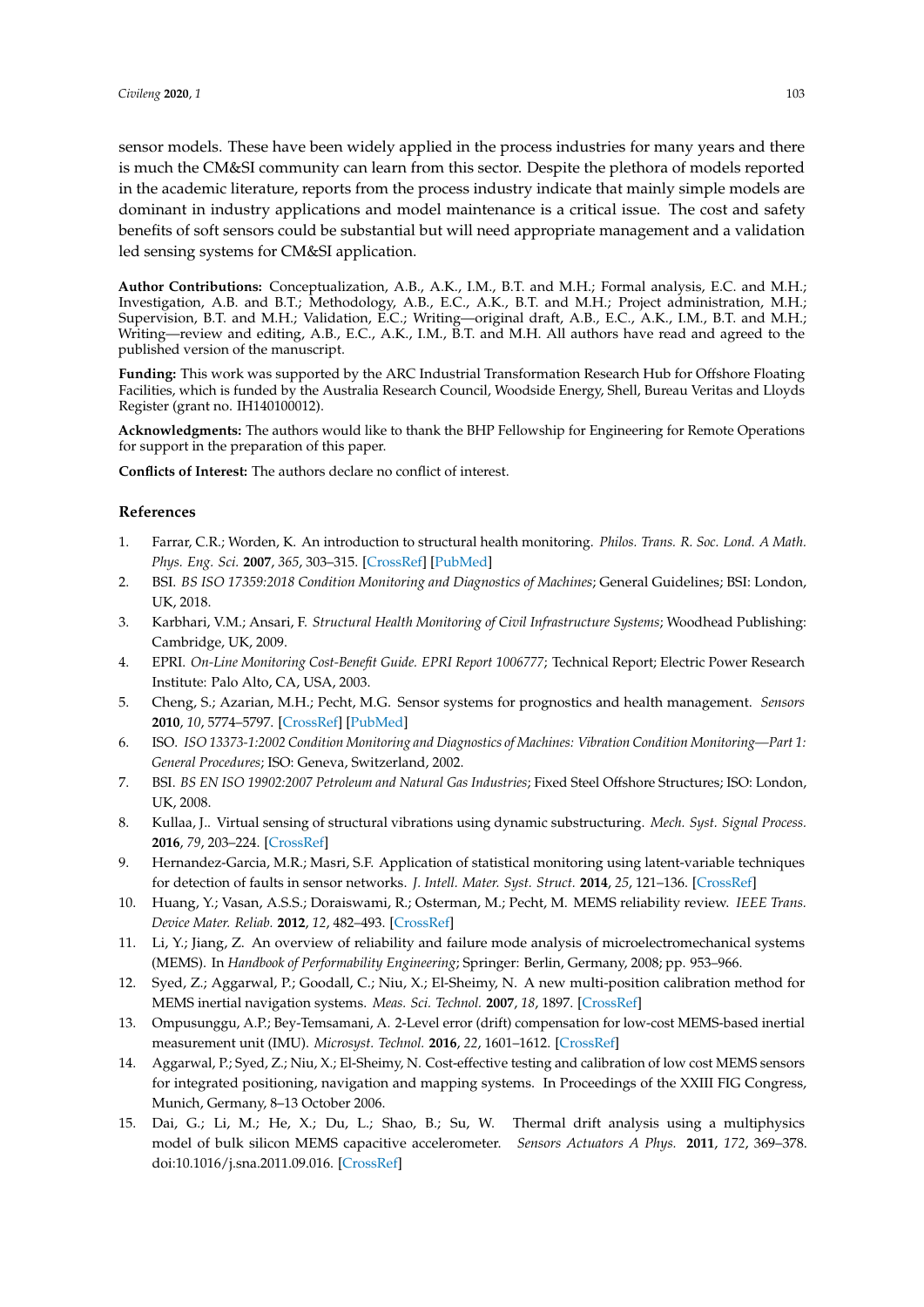- <span id="page-11-0"></span>16. Fonseca, D.J.; Sequera, M. On MEMS reliability and failure mechanisms. *Int. J. Qual. Stat. Reliab.* **2011**, *2011*. [\[CrossRef\]](http://dx.doi.org/10.1155/2011/820243)
- <span id="page-11-1"></span>17. Federici, F.; Alesii, R.; Colarieti, A.; Graziosi, F.; Faccio, M. Design and validation of a wireless sensor node for long term structural health monitoring. In Proceedings of the 2013 IEEE Sensors, Baltimore, MD, USA, 3–6 November 2013; IEEE: Piscataway, NJ, USA, 2013; pp. 1–4.
- <span id="page-11-2"></span>18. Ha, D.W.; Park, H.S.; Choi, S.W.; Kim, Y. A wireless MEMS-based inclinometer sensor node for structural health monitoring. *Sensors* **2013**, *13*, 16090–16104. [\[CrossRef\]](http://dx.doi.org/10.3390/s131216090)
- <span id="page-11-3"></span>19. Kano, M.; Nakagawa, Y. Data-based process monitoring, process control, and quality improvement: Recent developments and applications in steel industry. *Comput. Chem. Eng.* **2008**, *32*, 12–24. [\[CrossRef\]](http://dx.doi.org/10.1016/j.compchemeng.2007.07.005)
- 20. Lin, B.; Recke, B.; Knudsen, J.K.; Jørgensen, S.B. A systematic approach for soft sensor development. *Comput. Chem. Eng.* **2007**, *31*, 419–425. [\[CrossRef\]](http://dx.doi.org/10.1016/j.compchemeng.2006.05.030)
- <span id="page-11-21"></span>21. Kano, M.; Fujiwara, K. Virtual sensing technology in process industries: Trends and challenges revealed by recent industrial applications. *J. Chem. Eng. Jpn.* **2013**, *46*, 1–17. [\[CrossRef\]](http://dx.doi.org/10.1252/jcej.12we167)
- 22. Tham, M.T.; Montague, G.A.; Morris, A.J.; Lant, P.A. Soft-sensors for process estimation and inferential control. *J. Process Control* **1991**, *1*, 3–14. [\[CrossRef\]](http://dx.doi.org/10.1016/0959-1524(91)87002-F)
- <span id="page-11-4"></span>23. Fortuna, L.; Graziani, S.; Rizzo, A.; Xibilia, M.G. *Soft Sensors for Monitoring and Control of Industrial Processes*; Springer Science & Business Media: Berlin, Germany, 2007.
- <span id="page-11-5"></span>24. Kerschen, G.; De Boe, P.; Golinval, J.C.; Worden, K. Sensor validation using principal component analysis. *Smart Mater. Struct.* **2004**, *14*, 36. [\[CrossRef\]](http://dx.doi.org/10.1088/0964-1726/14/1/004)
- 25. Garvey, J.; Garvey, D.; Seibert, R.; Hines J. Nuclear power plant on-line sensor calibration monitoring implementation issues *Int. J. Nucl. Knowl. Manag.* **2007**, *2*, 204–223. [\[CrossRef\]](http://dx.doi.org/10.1504/IJNKM.2007.013559)
- 26. Nair, A.M. Bayesian framework for high confidence signal validation for online monitoring systems in nuclear power plants. Master's Thesis, University of Tennessee: Knoxville, TN, USA, 2016.
- <span id="page-11-6"></span>27. Ray, A.; Desai, M. A calibration and estimation filter for multiply redundant measurement systems. *ASME J. Dyn. Syst. Meas. Control* **1984**, *106*, 149–156. [\[CrossRef\]](http://dx.doi.org/10.1115/1.3143729)
- <span id="page-11-7"></span>28. Haimi, H.; Mulas, M.; Corona, F.; Vahala, R. Data-derived soft-sensors for biological wastewater treatment plants: An overview. *Environ. Model. Softw.* **2013**, *47*, 88–107. doi[:10.1016/j.envsoft.2013.05.009.](https://doi.org/http://dx.doi.org/10.1016/j.envsoft.2013.05.009) [\[CrossRef\]](http://dx.doi.org/10.1016/j.envsoft.2013.05.009)
- <span id="page-11-8"></span>29. Khatibisepehr, S. Bayesian Solutions to Multi-Model Inferential Sensing Problems. Ph.D. Thesis, University of Alberta: Edmonton, AB, Canada, 2013.
- <span id="page-11-9"></span>30. Grbić, R.; Kurtagić, D.; Slišković, D. Stream water temperature prediction based on Gaussian process regression. *Expert Syst. Appl.* **2013**, *40*, 7407–7414. [\[CrossRef\]](http://dx.doi.org/10.1016/j.eswa.2013.06.077)
- <span id="page-11-10"></span>31. Ramuhalli, P.; Lin, G.; Crawford, S.; Konomi, B.; Coble, J.; Shumaker, B.; Hashemian, H. *Uncertainty Quantification Techniques for Sensor Calibration Monitoring in Nuclear Power Plants*; Technical Report; Pacific Northwest National Laboratory: Richland, WA, USA, 2014.
- <span id="page-11-11"></span>32. Hines, J.W. Improved methods for on-line sensor calibration verification. In Proceedings of the ICONE 88th International Conference on Nuclear Engineering, Baltimore, MD, USA, 2–6 April 2000.
- <span id="page-11-12"></span>33. Grbić, R.; Slišković, D.; Kadlec, P. Adaptive soft sensor for online prediction and process monitoring based on a mixture of Gaussian process models. *Comput. Chem. Eng.* **2013**, *58*, 84–97. [\[CrossRef\]](http://dx.doi.org/10.1016/j.compchemeng.2013.06.014)
- <span id="page-11-13"></span>34. Kadlec, P.; Gabrys, B.; Strandt, S. Data-driven Soft Sensors in the process industry. *Comput. Chem. Eng.* **2009**, *33*, 795–814. doi[:10.1016/j.compchemeng.2008.12.012.](https://doi.org/http://dx.doi.org/10.1016/j.compchemeng.2008.12.012) [\[CrossRef\]](http://dx.doi.org/10.1016/j.compchemeng.2008.12.012)
- <span id="page-11-14"></span>35. Khatibisepehr, S.; Huang, B. A Bayesian approach to robust process identification with ARX models. *AIChE J.* **2013**, *59*, 845–859. [\[CrossRef\]](http://dx.doi.org/10.1002/aic.13887)
- <span id="page-11-15"></span>36. Khatibisepehr, S.; Huang, B.; Xu, F.; Espejo, A. A Bayesian approach to design of adaptive multi-model inferential sensors with application in oil sand industry. *J. Process Control* **2012**, *22*, 1913–1929. [\[CrossRef\]](http://dx.doi.org/10.1016/j.jprocont.2012.09.006)
- <span id="page-11-16"></span>37. Lu, B.; Chiang, L. Semi-supervised online soft sensor maintenance experiences in the chemical industry. *J. Process Control* **2018**, *67*, 23–34. [\[CrossRef\]](http://dx.doi.org/10.1016/j.jprocont.2017.03.013)
- <span id="page-11-17"></span>38. Campbell, J.D.; Reyes-Picknell, J.V. *Uptime: Strategies for Excellence in Maintenance Management*; CRC Press: Cleveland, OH, USA, 2015.
- <span id="page-11-18"></span>39. Kelly, A. *Maintenance Systems and Documentation*; Butterworth-Heinemann: Oxford, UK, 2006.
- <span id="page-11-19"></span>40. Molina, R.; Unsworth, K.; Hodkiewicz, M.; Adriasola, E. Are managerial pressure, technological control and intrinsic motivation effective in improving data quality? *Reliab. Eng. Syst. Saf.* **2013**, *119*, 26–34. [\[CrossRef\]](http://dx.doi.org/10.1016/j.ress.2013.04.009)
- <span id="page-11-20"></span>41. Unsworth, K.; Adriasola, E.; Johnston-Billings, A.; Dmitrieva, A.; Hodkiewicz, M. Goal hierarchy: Improving asset data quality by improving motivation. *Reliab. Eng. Syst. Saf.* **2011**, *96*, 1474–1481. [\[CrossRef\]](http://dx.doi.org/10.1016/j.ress.2011.06.003)